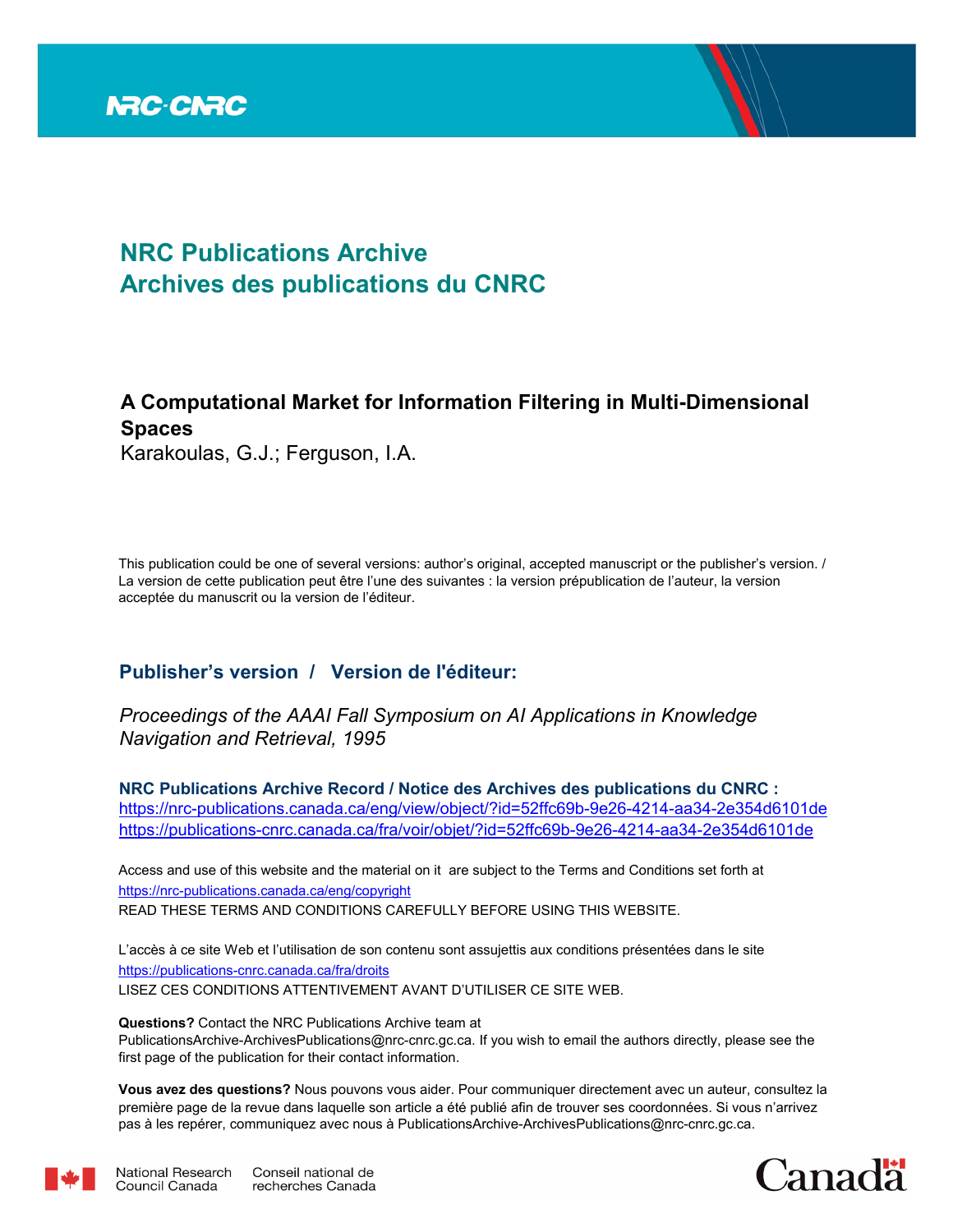# **A Computational Market for Information Filtering in Multi-Dimensional Spaces**

## **Grigoris J. Karakoulas Innes A. Ferguson**

Dept. of Systems and Computer Engineering Interactive Information Group University of Carleton, **Institute for Information Technology** 1125 Colonel By Drive, National Research Council, Ottawa ON, Canada K1S 5B6 Ottawa ON, Canada K1A 0R6 **grigoris@sce.carleton.ca innes@ai.iit.nrc.ca**

### **Abstract**

This paper presents the computational market of SIGMA (System of Information Gathering Marketbased Agents) as a model of decentralized decision making for the task of information filtering in multidimensional spaces such as the Usenet netnews. Different learning and adaptation techniques are integrated within SIGMA for creating a robust network-based application which adapts to both changes in the characteristics of the information available on the network as well as to changes in individual users' information interests. The functionality of the system is discussed together with work underway for its evaluation.

### **Introduction**

As the space of electronically stored information continues to expand across computer networks, the need to reason about users' interests within this multi-dimensional and largely unstructured space becomes imperative. The problem of designing an information filtering (IF) system is challenging because of the volatility of the space and the limited ability of users to specify global interests over an inherently uncertain area of this space.

When considering the design of an IF system the inherent distribution and dynamics of today's information networks would naturally appear to suggest some form of robust, decentralized, multiagent design approach (Ferguson 1995). In addition, since network users' information delivery needs may be changing over time, it would seem necessary to endow such agents with appropriate behaviors for adapting to relevant changes in the environment. The objective of our work is to develop a multiagent framework in which the various agents involved in the IF task are able to adapt to changes in both the information space and in users' interests for information.

Within the artificial intelligence community there has been research on building intelligent IF agents that augment and enhance current information services over the Internet. Example services include electronic mail (Lashkari et al.

1994; Mitchell et al. 1994); NetNews (Fischer & Stevens 1991; Jennings & Higuchi 1992; Baclace 1993; Sheth & Maes 1993; Yan & Molina 1994); and electronic bibliographies and catalogues of products (Foltz & Dumais 1992; Hammond et al. 1994). In these works two general approaches to the IF problem can be distinguished: (i) the *static* approach, according to which different types of knowledge are explicitly pre-specified and embedded into the agent for reasoning about users' requests and the information environment of the IF task; and (ii) the *dynamic* approach, according to which the agent improves its performance on the IF task over time by exploiting user feedback in order to learn associations between users' interests and information items.

To deal with issues of task complexity and scaleability most of the aforementioned work has followed the dynamic approach. Thus, various machine learning techniques have been employed for embedding into agents the capabilities of learning and adaptivity. These techniques include memory-based reasoning, neural networks, reinforcement learning and genetic algorithms. Although the latter technique provides a multiagent adaptation and coordination mechanism it does not support the inherent asynchrony of distributed information networks and it does not exploit sharing of IF agents. The latter feature is important especially when the system is confronted with new user requests that are similar to existing ones. Lashkari et al. (1994) have proposed a multiagent framework for supporting collaboration among agents. Each agent in this framework builds a model of trusting its peers and collaboration is initiated according to these models. On the other hand, the metaphor of economic markets has been of particular interest for developing multiagent systems since it provides welldefined mechanisms for adaptation and competition/ collaboration among agents (e.g. Wellman's work on distributed configuration design (Wellman 1994)).

In this paper we briefly present the market model of SIGMA (System of Information Gathering Market-based Agents) and its application to the task of personalized filtering of Usenet netnews. This is a typical class of IF tasks characterized by streams of incoming textual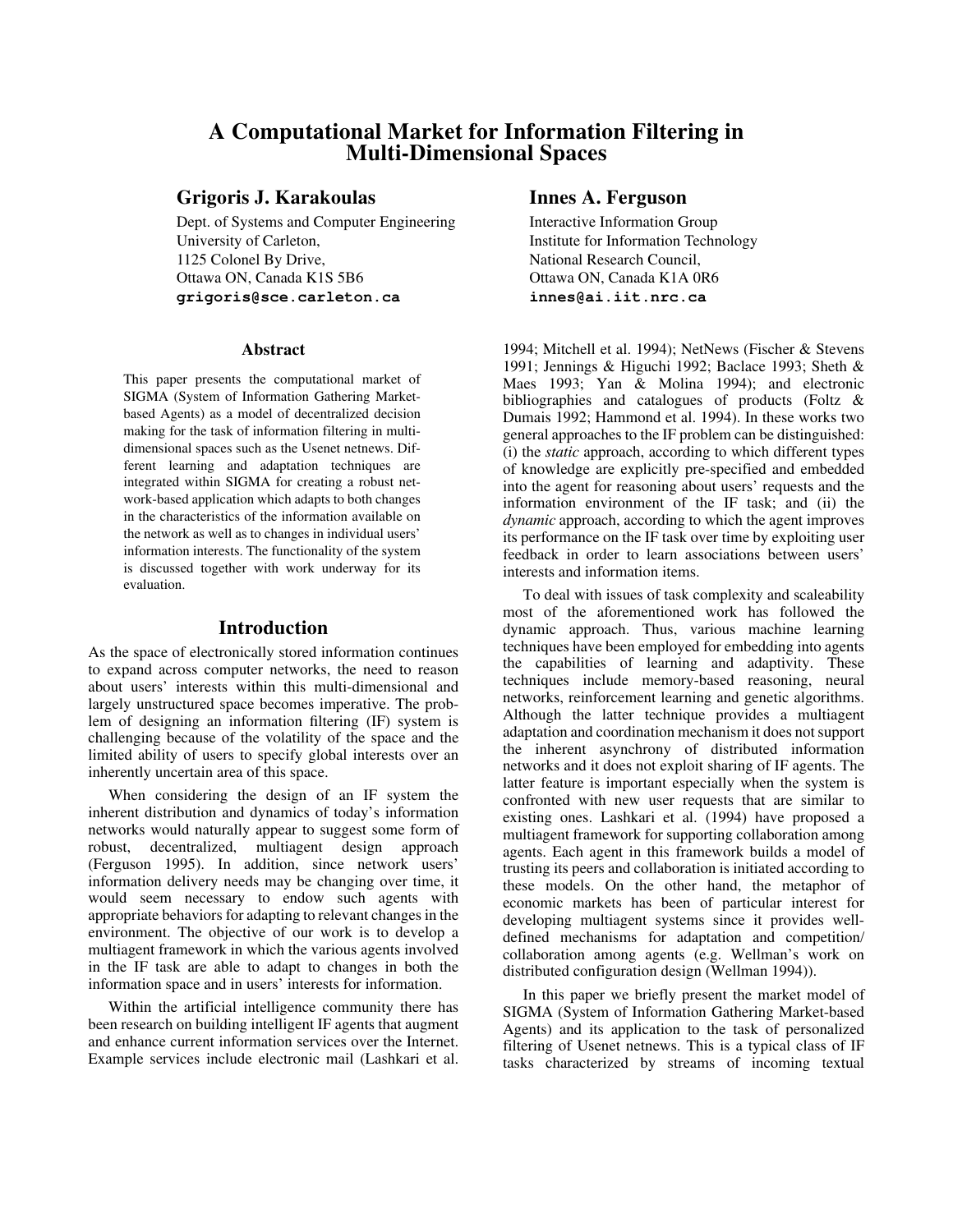information broadcast from remote sources and by partial descriptions of users' information interests. Besides our current application, other IF examples include: digital library tasks such as filtering and retrieval of journal articles and technical reports; and news service tasks such as personalized filtering of newswire feeds. The remainder of the paper deals first with how different learning and adaptation techniques – i.e. reinforcement learning, relevance feedback and bidding – are integrated within SIGMA for creating a robust network-based application which adapts to both changes in the characteristics of the information available on the network, as well as to changes in individual users' information delivery requirements; and secondly with how the computational economy of SIGMA is implemented using multiple types of agents that are defined upon the CALVIN (Communicating Agents Living Vicariously In Networks) framework.

# **The SIGMA Computational Market**

Like in most other large-scale distributed systems, the activities in an IF system are characterized by competition for resources. On the one hand, the users that arrive in the system are endowed with limited resources such as time and money, and different interests. They pose queries to the IF system and they aim to spend their resources as efficiently as possible in order that their interests be matched as satisfactorily as possible against dynamic information streams. On the other hand, the system contains agents which represent automated indexing and filtering procedures, informational resources and human-computer interaction procedures. These procedures need to be allocated computation time in order to serve as efficiently as possible the various demands for information within the system.

In the field of economics, the problem of allocating limited or scarce resources among competing agents has been extensively studied in the context of markets. The latter are models of decentralized decision making where each agent processes only local information in order to evaluate and make decisions regarding goods and services. The backbone of this decentralized decision making process is the price mechanism. Prices are inherently local to each market. They impose low information requirements since they effectively reflect the efficiency of resource allocation within a market. Because of their decentralized and local nature, markets can spontaneously be developed for the exchange of goods according to local needs; they can also adjust to unforeseeable changes.

Due to such advantages over centralized decision making, economic theory has provided the basis for the development of computational markets for job-scheduling problems in distributed computing (Miller & Drexler 1988; Huberman & Hogg 1993). Most of these computational frameworks mix market and other heuristic mechanisms. Within artificial intelligence, Wellman has proposed the WALRAS computational economy for distributed planning (Wellman 1994). The design of WALRAS is purely couched in terms of ideas about markets from theoretical economics. It is based on an auction mechanism among producers and consumers for determining market equilibrium prices and allocating resources for the production and consumption of goods. Wellman has applied the WALRAS architecture to the task of distributed configuration design. Compared with the IF task this is a relatively well structured, static task that fits well into the WALRAS framework. The design assumptions of WALRAS, however, incur four main limitations to applying this computational economy to our IF task.

First, WALRAS computes equilibrium prices without accounting for any ongoing market activity. Second, it makes the assumption of "perfect competition", namely that each agent is small enough so that its actions cannot have any effect on prices. For this reason prices are taken as given. In our case prices should depend on the performance history of each agent's actions since an increase in market competition may enhance the adaptivity of our system for coping with changes in both the dynamics of the information environment (e.g. new information streams created) and the arrival of new users. Third, in the WALRAS computational economy the consumers are assumed to have utility functions that reflect the global preferences of the user over the entire search space of the task. This imposes a restriction on adding new goods to the system while it is running. Moreover, in our task it is rather unrealistic to assume that the user's global preferences for information items (e.g. news articles, technical reports etc.) can be cast into a pre-defined utility function, especially since users' interests change. There is therefore a need for a learning procedure that can adapt to the user's preferences by using local feedback from the user. Fourth, the allocation that results from bidding in WALRAS is only for a single good. An approach with multi-good allocation can enhance the scaleability of the computational economy to more complex tasks such as the IF task.

Similarly to economic markets, the computational economy of SIGMA can be defined in terms of goods and agents that produce and consume those goods. The *goods* traded in SIGMA are information items (e.g. news articles) in different representation forms depending on the stage of processing. The agents are of two general categories: (i) the *consumer* agents and (ii) the *producer* agents. A consumer represents a user's query for a filtering activity over a time period. At each stage of this activity the consumer is endowed with a budget *M* which is a constraint on how much the consumer can spend on buying goods from producers at prices that depend on the bidding process and on the relevance of each good. The budget should reflect the limited resources of the user (e.g. time and money) in the respective task. Given this constraint the decision task of a consumer at each time *t* amounts to buying from the set of the *K* best producers at time *t*, denoted by  $x_t$ , a vector of goods  $g_t = [g_{t1}, ..., g_{tn}]$ such that the user's cumulative benefit from buying goods in the long term is maximized, i.e.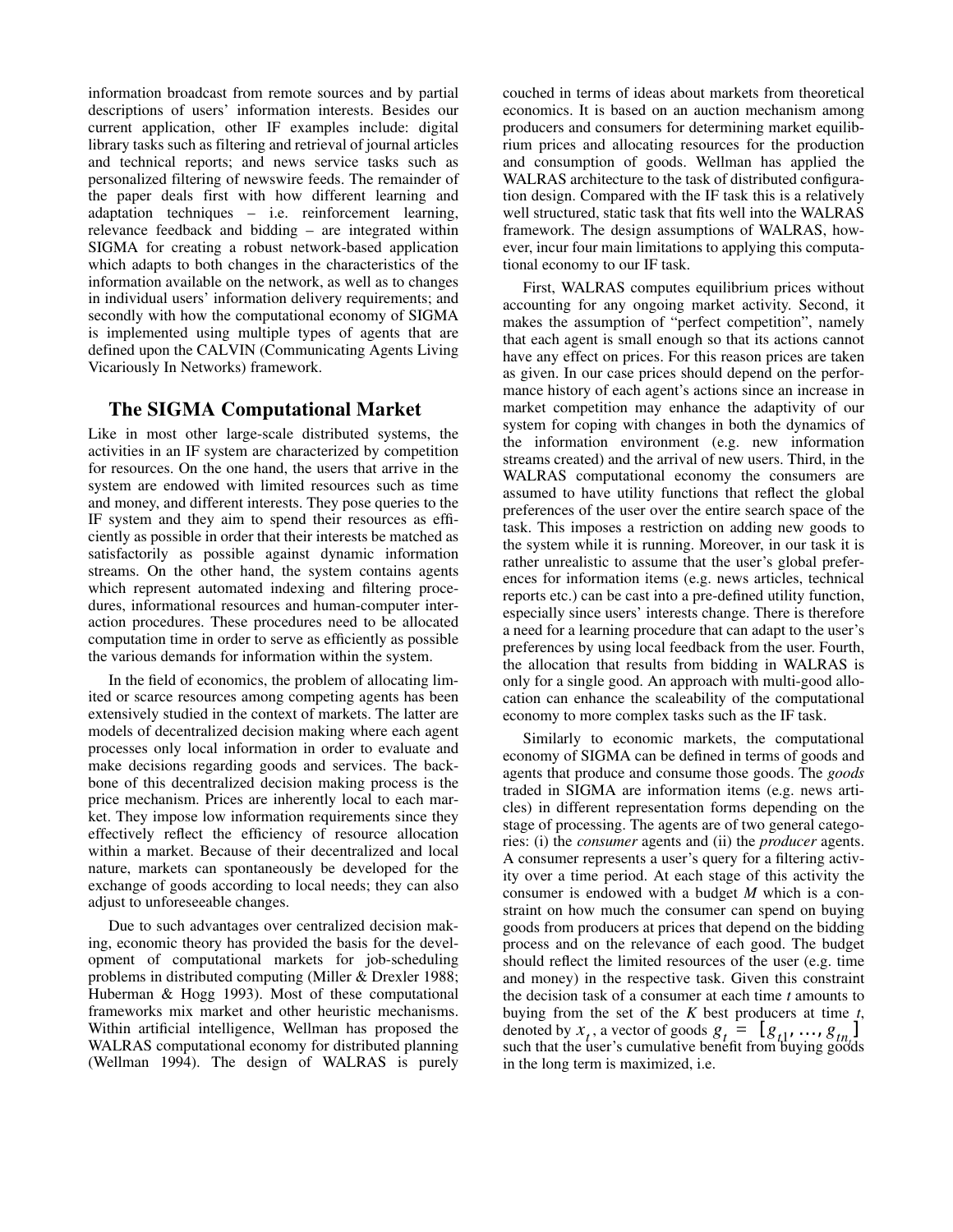

Figure 1: The flow of goods in the IF application of SIGMA

$$
max_{g_t} \sum_{t=0}^{\infty} \gamma^t r(x_t, g_t)
$$
 (1)

where  $\gamma$ ,  $0 < \gamma < 1$ , is the discount factor and  $r(x_t, g_t)$ is a vector whose elements are the rewards received from the user as feedback when buying each of the goods in  $g_t$ . These rewards reflect the contribution of the goods in  $g_t$ towards achieving the goal of the user when submitting a request for a task, e.g. a filtering activity. Through this feedback the consumer should learn how to allocate its budget among the producers as satisfactorily as possible. It should be noted that, at each time, a consumer allocates its budget among the *K* best producers and buys the best goods from these producers instead of spending its budget on a single producer. This diversification in purchase behavior is dictated by the need for robustness in order to cope with the uncertainty of the task. We describe the allocation policy in more detail in the context of the IF task later on.

The other category of agents, producers, transform goods from an input form into an output form according to their technologies. In response to a consumer's demand for goods they enter the local market and compete with each other to serve as efficiently as possible the demands for goods from other agents — consumers or other producers — within the market. When a producer is selected at bidding its decision task amounts to choosing which articles to produce so that its profit is maximized. The profit is defined

as the difference between revenues from selling the output and costs from producing it. The selling price for each output unit of a producer  $j$  is defined as a function of the producer's performance history, namely

$$
p_t^j = f(E_{t-1}^j, B_{t-1}^j)
$$
 (2)

where  $E_{t-1}^{j}$  is the efficiency of the producer's output with respect to the task up to time  $t-1$ .  $B'_{t-1}$  is the ratio with respect to the task up to time *t*-1.  $B^{j}_{t-1}$  is the ratio of the number of times the producer *j* has been selected in a bid over the total number of bids made up to *t-1*. Thus, given an initial population of similar producers the price mechanism of (2) will lead to increasingly specialized producers that bid up their prices depending on the consumer's budget. This budget may depend on the priority and complexity of the user's task.

## **The Netnews IF Producers and Consumers**

Figure 1 depicts the SIGMA computational market for netnews IF. There are two types of producers: (i) the Feature Extractors (FE) which transform each news article (a generic input good) into a document indexing representation; and (ii) the Profile Generators (PG) which are midproducers since each of them takes as input a subset of the output of the FE producers and transforms it into a profile (a compact representation of documents) which the PG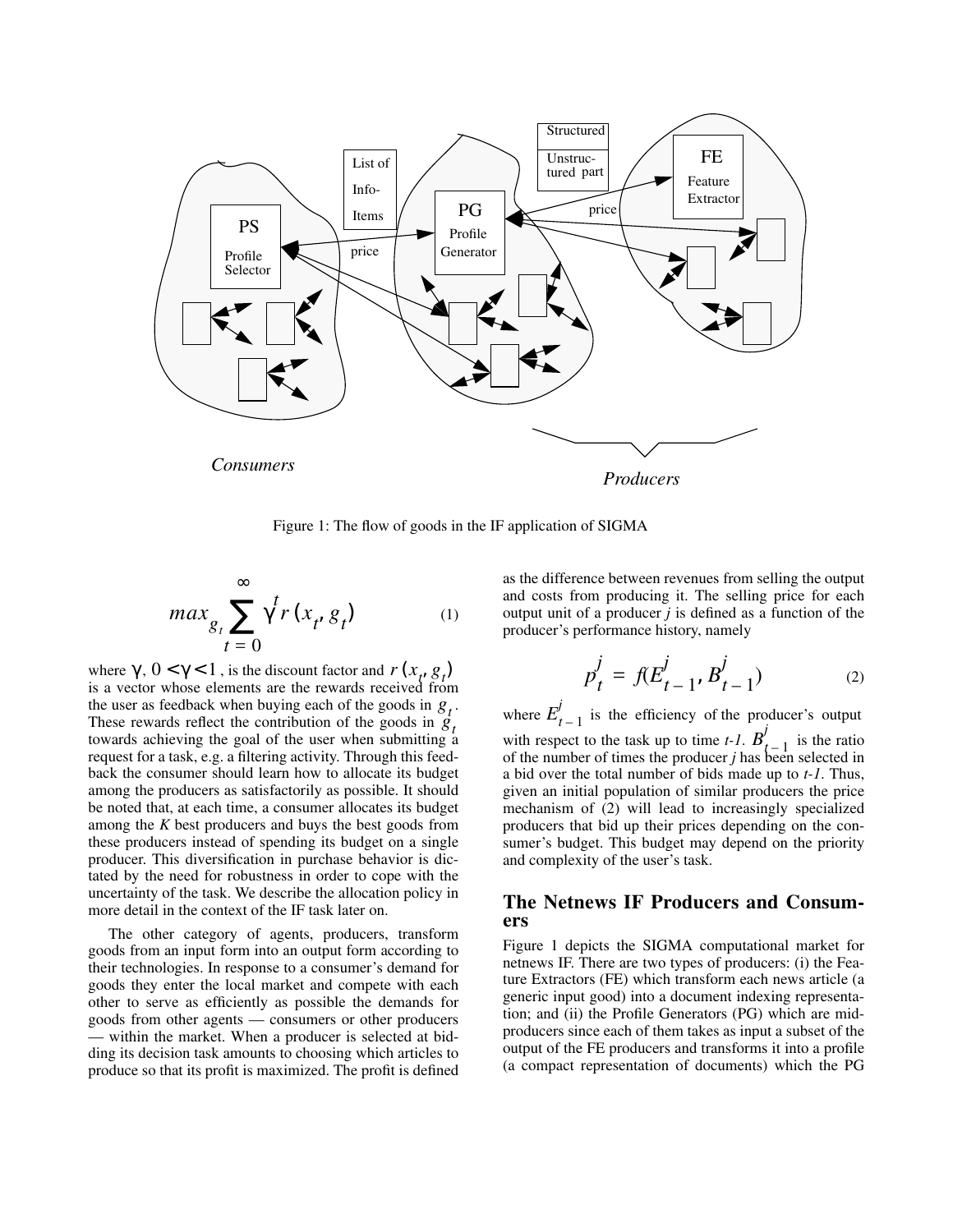agent expects will satisfy the respective consumer's interests. We next define the behaviors of these two types of producers as well as the behavior of the Profile Selector (PS) which is the consumer agent in the SIGMA market.

**FE Agent**. Its purpose is to transform raw information contained in an article into a feature-based knowledge representation formalism that can be used to reason about the article. The vector space model (VSM) is used for implementing this formalism (Belkin & Croft 1992). Like any other type of document an article contains structured information in its header part (author, location, newsgroup, etc.) as well as unstructured information in its text part. The agent uses a stop list together with the WordNet thesaurus in order to discard noisy words and construct a subset of keywords. Weights are then calculated for each keyword by using the term frequency and the inverse document frequency factors. The agent stores the VSM representation of each processed article into a repository.

**PG Agent**. Upon creation it is initialized with a profile that contains the keywords specified by the user. When selected at bidding the agent explores the newsgroups and selects the articles for which its marginal profit is greater than a given threshold. The filtering technology that is employed for producing the selection of articles is based upon similarity metrics of the VSM representation. To ensure proactivity in the agent's behavior we allow the agent to follow this greedy policy with probability *p* and select any other article with probability *1-p*. The marginal profit is defined as a function of the similarity of the article and the profile of the agent. The articles are stored in a catalogue with the most similar article at the top. Given the articles that have been accepted by the user the agent applies relevance feedback to update its profile. This is done by adjusting the weights of existing keywords and by including new terms. To calculate its bidding price the agent uses a particular form of (2) where the performance efficiency is defined in terms of the agent's precision measure.

**PS Agent**. The behavior of this agent is based on reinforcement learning. The agent initially allocates its budget uniformly to the PG agents that have won the bidding and selects from each of them the respective top-ranked articles. For each article that the user accepts or rejects the PS agent receives a positive or negative reinforcement. This reinforcement is a function of the price that the agent has paid for the respective article. Such reinforcement signals enable the agent to learn over time a policy of buying the best articles from the most efficient producers. We have developed a Q-learning algorithm for implementing the learning behavior of the PS agent based on earlier work in (Karakoulas 1995).

It is worth noting that the SIGMA architecture exhibits two levels of learning and adaptation. At the individual agent level the PS and the PG agents learn and adapt their behavior via Q-learning and relevance feedback using the users' local evaluation for articles. At the inter-agent level the price mechanism and the purchase of articles from more than one agent enhance the robustness of the system with respect to the uncertainties of the environment.

# **Information Flow in Netnews IF**

A query submitted by a user to SIGMA consists of fields that correspond to the structured part of a news article namely author(s), subject(s), newsgroup(s) and organization(s) — and a field that corresponds to the unstructured part — namely text keyword(s). These fields may be partially filled in by the user according to his/her prior knowledge. In addition, the user can specify the values of global parameters such as the maximum number of articles desired, the earliest date of an article and maximum and minimum number of lines that an article may have. When a new query is submitted to SIGMA a PS agent is generated for representing within the computational economy the particular user's demand for news articles as specified in the query. The PS agent is endowed with a budget that is sufficient for buying the maximum number of articles desired.

Given this demand the PS agent enters a local market of PG agents by posting the query to the bulletin board of the market. This bulletin board serves as the communication medium for the PS-PG transactions. If such a local market does not exist a new one is created that consists of a pre-specified number of PG agents. The profile of a new PG agent is initiated either with the contents of the query or with the contents of an existing PG agent in another local market that has a profile similar to the one contained in the query. Once a particular demand for articles is advertised each of the PG agents calculates its bidding price by using historical data regarding the demand of its articles by the PS agent. Initially, when such data do not exist the bidding price of each of the PG agents is set to a price threshold which is equal to the ratio of the budget *M* of PS over the maximum number of articles *N* that PS wants to buy. Each PG agent posts its price to the bulletin board of the market. The PS agent selects the PG agents whose bidding prices are above the aforementioned price threshold and informs them for this selection. These PG agents in turn post their demand for articles to the market of the FE agents.

Each PG agent is assumed to pay a flat cost *c* for buying an output unit from an FE agent. In general, this cost can vary depending on the complexity of the information item and the information source (i.e. access fees). The population of FE agents is assumed to be allocated to newsgroups according to a static scheme. This scheme can become dynamic by implementing a market between the population of FE agents and the set of newsgroups. Since the information load over newsgroups varies this market can give rise to an efficient allocation of resources depending on the load of newsgroups. The FE agents sell articles transformed into the VSM representation. Each PG agent buys the articles that maximize its profits and stores them in a list that is sorted according to the similar-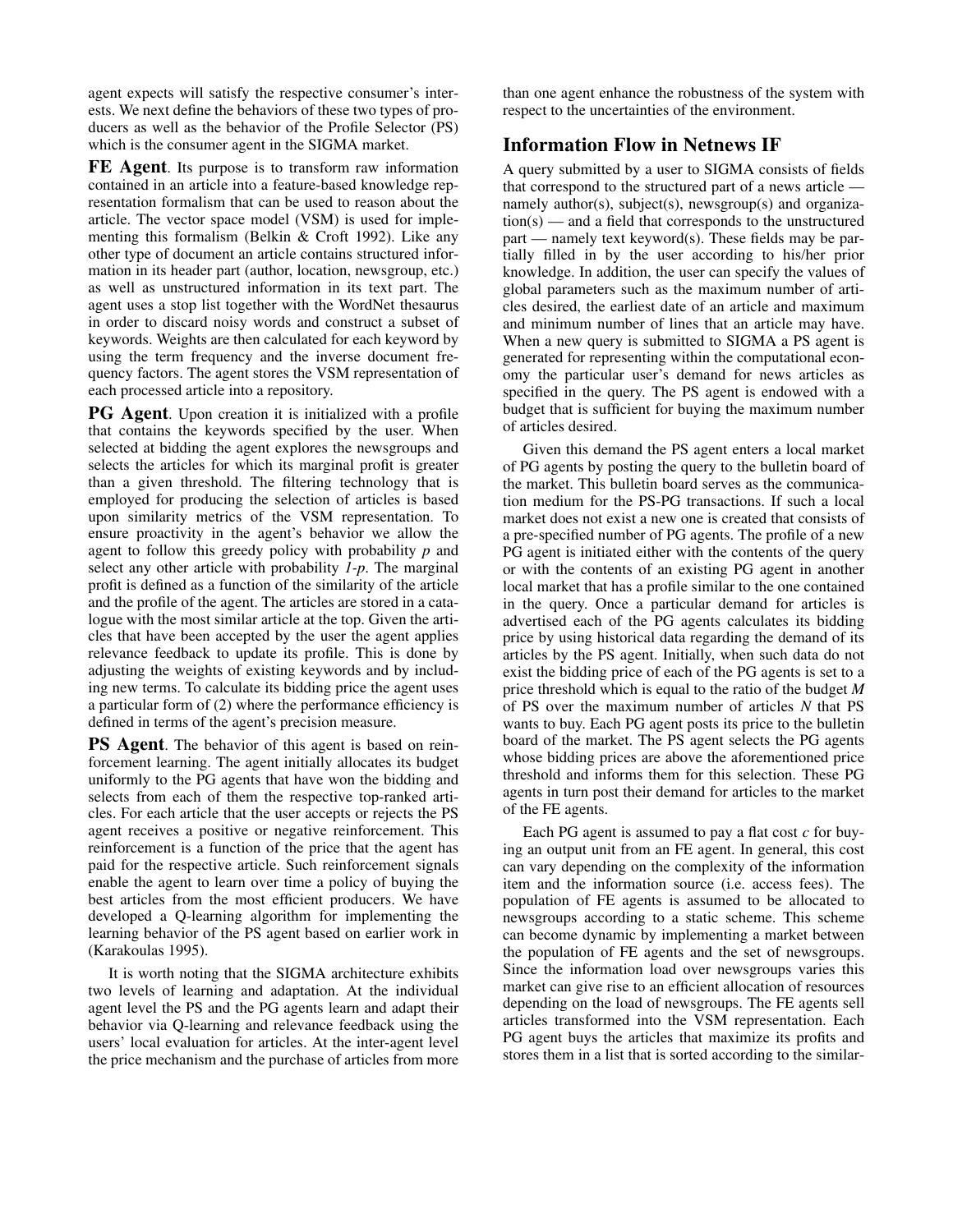

Figure 2: The system architecture

ity of each article with the profile of the agent. It then posts the list to the bulletin board of its PS-PG local market.

When the foregoing production phase of the PG agents is finished the PS agent starts buying articles from the PG lists; it allocates its budget amongst the top-ranked articles of the PG lists by following the policy that maximizes its current estimate of the expected cumulative reward in (1). The PS agent sends the articles purchased to the user via an interface module agent. The latter is responsible for both the presentation of the articles to the user and the transmission of user feedback (i.e. reinforcement) to the PS agent. When the PS agent receives a reinforcement signal for an article it updates its evaluation estimate and propagates this signal to the PG agents that produced that article. The latter agents update their profile using the VSM representation of the particular article. This completes the cycle of inter-agent information flow between SIGMA and the user for the IF task. We next give a description of SIGMA for this task from the system point of view.

### **Discussion**

The SIGMA market model described above is implemented as a collection of specialized CALVIN agents (Ferguson & Davlouros 1995). The CALVIN (Communicating Agents Living Vicariously In Networks) framework is an open architecture for facilitating the development of agent-oriented applications. As such, the framework provides application developers with a powerful set of agent programming tools including libraries of intra- and interagent protocols (e.g. KQML (Finin et al. 1992)), sensory and effectory apparatus, internal behavior APIs, persistent storage management, and (currently under consideration) CORBA compliance.

The IF system (see Figure 2) can be divided into two main components. The first, a per-user SIGMA Server Frontend, lies between the user's News Reader and the SIGMA Server Backend. The Frontend processes user queries, generates and maintains profile information reflecting the user's interests, and manages the delivery of articles to the user's News Reader. These articles are obtained from an NNTP News Server via the SIGMA Server Backend. The Frontend also processes feedback from the user regarding the relevance/quality of the articles read; this information is used to update the profile knowledge base reflecting the user's evolving interests. Profile Selector (PS) and Profile Generator (PG) agents, the main "protagonists" in the SIGMA computational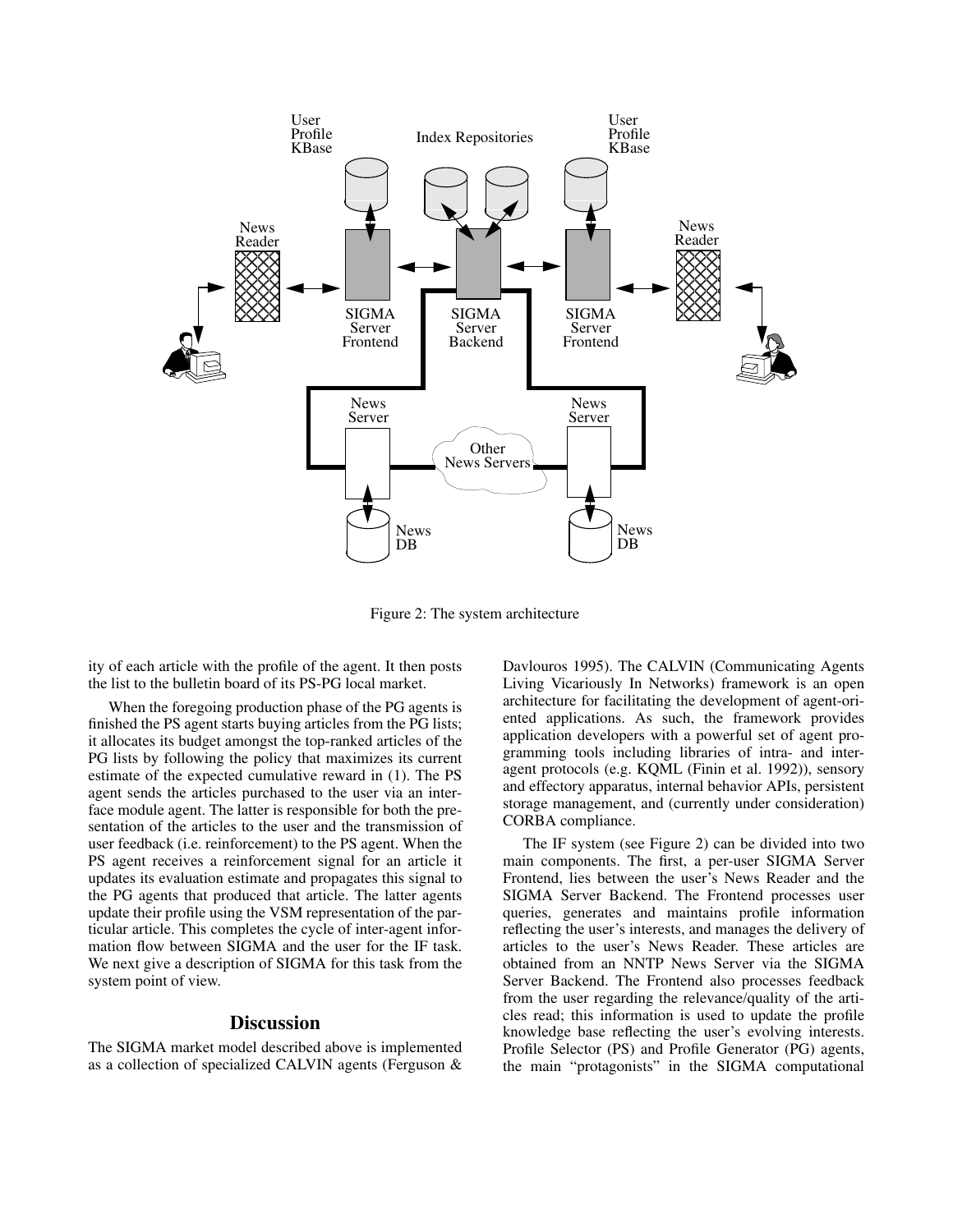economy (as described in section 2), reside in the Frontend component. The SIGMA Server Frontend, in addition, performs multi-user profile management; this entails two operations: (i) new users get similar matching profiles from existing users by cloning new PG agents from existing ones; and (ii) bankrupted PG agents are collected as garbage.

The second component, the SIGMA Server Backend, autonomously generates and maintains a user-independent index of all Usenet articles. The index, which is maintained by Feature Extractor (FE) agents, is implemented as a knowledge base which contains feature-based representations of each raw article retrieved. As described in section 2, use is made of the Wordnet lexical reference system, term stops lists, and term and inverse document frequency factors to generate a compact and efficient index of Usenet articles. The SIGMA Server Backend can be accessed by multiple simultaneous per-user Frontend components.

An advantage of the system is that it is built on top of conventional news reader applications (in our current application, Mosaic on the World-Wide Web) in order to augment their functionality while at the same time relieving the user from the burden of learning new system features. The user does not need to know about the operation of the SIGMA Server (Frontend or Backend). Moreover, he/she can always bypass this operation by requesting to read all the articles of a newsgroup.

The current focus of our work is on system evaluation. We propose to evaluate the IF application through two sets of experiments. The first of these concerns performance evaluation of the computational economy with respect to parameters such as initial number of PG agents assigned to each user query, number and initial weights of terms in the VSM representation, producers' marginal profit thresholds and consumers' budgets, declaration of bankruptcy status for PG agents, and the PG and PS agents' exploration factors. The second set of experiments involves measuring the (hopefully) improved access to Usenet that it provides to users. In addition to performing informal user surveys to gauge the level of user acceptance of the system, we have identified a number of quantitative measures to be applied to this task including, among others, the number and ratio of articles accepted/rejected by a user, the average length of time spent searching for articles to read in a newsgroup, the average length of time spent reading a given article, and the number of different newsgroups that articles are sought

from<sup>1</sup>. On the assumption that it should become easier for users to find relevant articles and that they should have more time available for reading articles from other newsgroups, we hope to see an increase in the number of newsgroups that articles are selected from, as well as an increase in the number of articles the user actually reads.

## **References**

Baclace, P.E. 1993. Personal information intake filtering. In *Proceedings of the Bellcore Information Filtering Workshop*.

Belkin, N.J.; and Croft, W.B. 1992. Information filtering and information retrieval: Two sides of the same coin? *Communications of the ACM*, 35(12):29–38.

Ferguson, I.A. 1995. Integrating models and behaviors in autonomous agents: Some lessons learned on action control. In *Proceedings AAAI Spring Symposium on Lessons Learned from Implemented Software Architectures for Physical Agents*, pp. 78-91, Palo Alto, CA. NRC 38340.

Ferguson, I.A.; and Davlouros, J.D. 1995. PeopleFinder: A multimodal multimedia communications tool for interconnecting office staff. In *Proceedings IJCAI Workshop on Intelligent Multimedia Information Retrieval*. pp. 175- 182. NRC 38380.

Fischer, G.; and Stevens, C. 1991. Information access in complex, poorly structured information spaces. In *Proceedings of Human Factors in Computing Systems*, CHI'91.

Foltz, P.W.; and Dumais, T. 1992. Personalized information delivery: An analysis of information filtering methods. *Communications of the ACM*, 35(12):51-60.

Hammond, K.; Burke, R.; and Schmitt, K. 1994. A casebased approach to knowledge navigation. In *Proceedings of AAAI Workshop on Indexing and Reuse in Multimedia Systems*, pp. 46-57.

Jennings, A.; and Higuchi, H, 1992. A personal news service based on a user model neural network. *IEICE Transactions on Information Systems*, 75(2):198-209.

Huberman, B.A.; and Hogg, T. 1993. The emergence of computational ecologies. In L. Nadel and D. Stein (eds.), *Lectures in Complex Systems*, pp. 163–184 Addison-Wesley.

Karakoulas, G.J. 1995. Q-Learning for Learning-to-Control Agents. ERB-1044, Institute for Information Technology, National Research Council, Ottawa, ON, Canada.

Lashkari, Y.; Metral, M.; and Maes, P. 1994. Collaborative interface agents. In *Proceedings Conference of the American Association for Artificial Intelligence*, Seattle, WA, pp. 444–449.

Maltz, D.A. 1994. Distributing Information for Collaborative Filtering on Usenet Net News. Master's Thesis, Massachusetts Institute of Technology, Cambridge, MA.

Miller, M.S.; and Drexler, K.E. 1988. Markets and computation: Agoric open systems. In B.A. Huberman (ed.), *The Ecology of Computation*, Elsevier Science Publishers B.V. (North Holland), pp. 133–176.

<sup>&</sup>lt;sup>1</sup>Several of these or related measures were employed by Maltz in his evaluation of a collaborative Usenet filtering application (Maltz 1994).